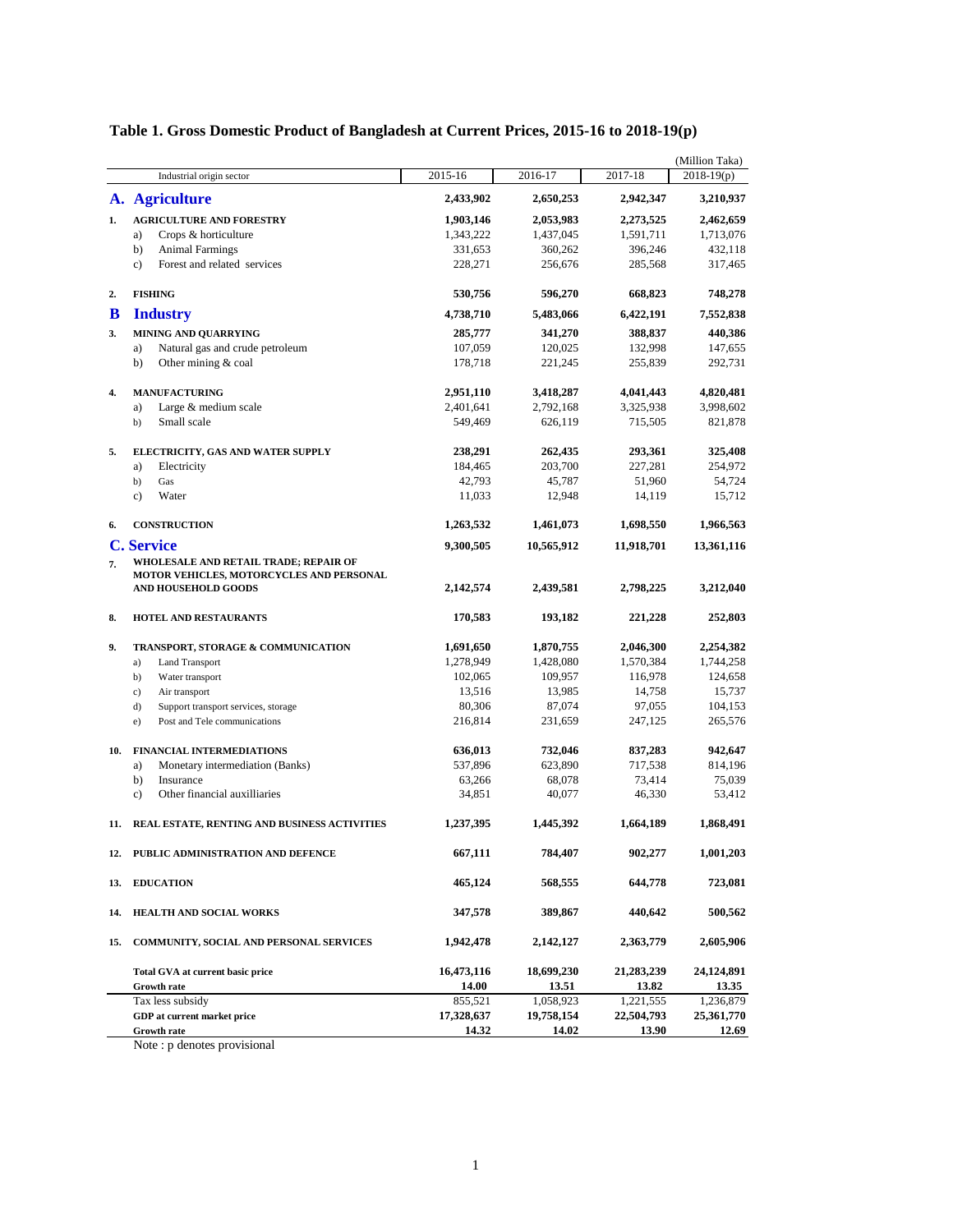|     | Industrial origin sector                                                                 | 2015-16 | 2016-17 | 2017-18 | $2018-19(p)$ |
|-----|------------------------------------------------------------------------------------------|---------|---------|---------|--------------|
|     | A. Agriculture                                                                           | 14.77   | 14.17   | 13.82   | 13.31        |
| 1.  | <b>AGRICULTURE AND FORESTRY</b>                                                          | 11.55   | 10.98   | 10.68   | 10.21        |
|     | Crops & horticulture<br>a)                                                               | 8.15    | 7.69    | 7.48    | 7.10         |
|     | b)<br><b>Animal Farmings</b>                                                             | 2.01    | 1.93    | 1.86    | 1.79         |
|     | Forest and related services<br>c)                                                        | 1.39    | 1.37    | 1.34    | 1.32         |
| 2.  | <b>FISHING</b>                                                                           | 3.22    | 3.19    | 3.14    | 3.10         |
| B   | <b>Industry</b>                                                                          | 28.77   | 29.32   | 30.17   | 31.31        |
| 3.  | <b>MINING AND QUARRYING</b>                                                              | 1.73    | 1.83    | 1.83    | 1.83         |
|     | Natural gas and crude petroleum<br>a)                                                    | 0.65    | 0.64    | 0.62    | 0.61         |
|     | Other mining & coal<br>b)                                                                | 1.08    | 1.18    | 1.20    | 1.21         |
| 4.  | <b>MANUFACTURING</b>                                                                     | 17.91   | 18.28   | 18.99   | 19.98        |
|     | Large & medium scale<br>a)                                                               | 14.58   | 14.93   | 15.63   | 16.57        |
|     | Small scale<br>b)                                                                        | 3.34    | 3.35    | 3.36    | 3.41         |
| 5.  | ELECTRICITY, GAS AND WATER SUPPLY                                                        | 1.45    | 1.40    | 1.38    | 1.35         |
|     | Electricity<br>a)                                                                        | 1.12    | 1.09    | 1.07    | 1.06         |
|     | Gas<br>b)                                                                                | 0.26    | 0.24    | 0.24    | 0.23         |
|     | Water<br>$\mathbf{c}$ )                                                                  | 0.07    | 0.07    | 0.07    | 0.07         |
| 6.  | <b>CONSTRUCTION</b>                                                                      | 7.67    | 7.81    | 7.98    | 8.15         |
|     | C. Service                                                                               | 56.46   | 56.50   | 56.00   | 55.38        |
| 7.  | <b>WHOLESALE AND RETAIL TRADE; REPAIR OF</b><br>MOTOR VEHICLES, MOTORCYCLES AND PERSONAL |         |         |         |              |
|     | AND HOUSEHOLD GOODS                                                                      | 13.01   | 13.05   | 13.15   | 13.31        |
| 8.  | <b>HOTEL AND RESTAURANTS</b>                                                             | 1.04    | 1.03    | 1.04    | 1.05         |
| 9.  | TRANSPORT, STORAGE & COMMUNICATION                                                       | 10.27   | 10.00   | 9.61    | 9.34         |
|     | <b>Land Transport</b><br>a)                                                              | 7.76    | 7.64    | 7.38    | 7.23         |
|     | b)<br>Water transport                                                                    | 0.62    | 0.59    | 0.55    | 0.52         |
|     | c)<br>Air transport                                                                      | 0.08    | 0.07    | 0.07    | 0.07         |
|     | d)<br>Support transport services, storage                                                | 0.49    | 0.47    | 0.46    | 0.43         |
|     | Post and Tele communications<br>e)                                                       | 1.32    | 1.24    | 1.16    | 1.10         |
| 10. | FINANCIAL INTERMEDIATIONS                                                                | 3.86    | 3.91    | 3.93    | 3.91         |
|     | Monetary intermediation (Banks)<br>a)                                                    | 3.27    | 3.34    | 3.37    | 3.37         |
|     | b)<br>Insurance                                                                          | 0.38    | 0.36    | 0.34    | 0.31         |
|     | Other financial auxilliaries<br>$\mathbf{c})$                                            | 0.21    | 0.21    | 0.22    | 0.22         |
| 11. | REAL ESTATE, RENTING AND BUSINESS ACTIVITIES                                             | 7.51    | 7.73    | 7.82    | 7.75         |
| 12. | PUBLIC ADMINISTRATION AND DEFENCE                                                        | 4.05    | 4.19    | 4.24    | 4.15         |
| 13. | <b>EDUCATION</b>                                                                         | 2.82    | 3.04    | 3.03    | 3.00         |
| 14. | <b>HEALTH AND SOCIAL WORKS</b>                                                           | 2.11    | 2.08    | 2.07    | 2.07         |
| 15. | COMMUNITY, SOCIAL AND PERSONAL SERVICES                                                  | 11.79   | 11.46   | 11.11   | 10.80        |
|     | GDP at current basic price                                                               | 100.00  | 100.00  | 100.00  | 100.00       |

# **Table 2. Sectoral Share of GDP at Current Prices, 2015-16 to 2018-19(p)**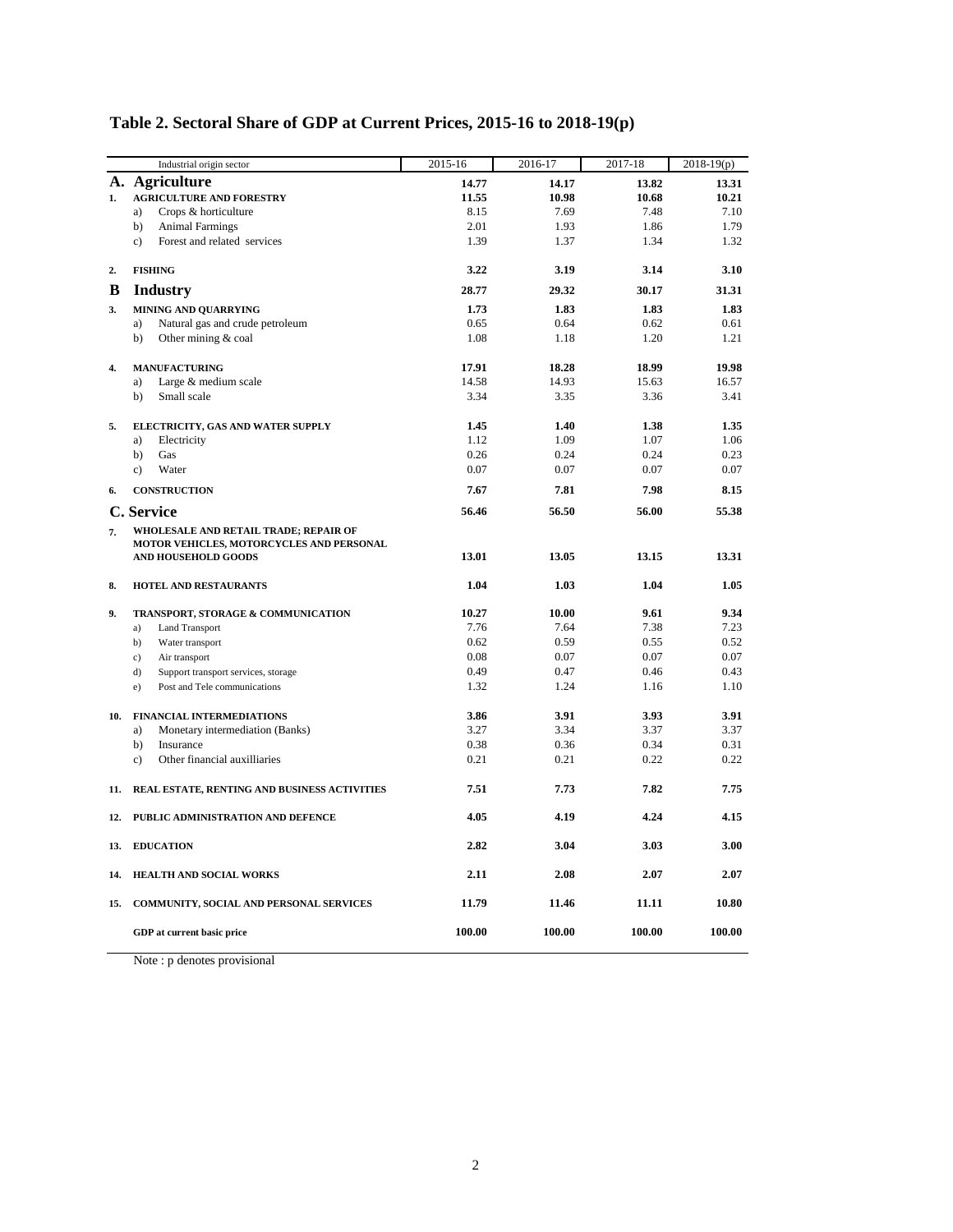|     | Industrial origin sector                                        | 2015-16 | 2016-17 | 2017-18 | $2018-19(p)$ |
|-----|-----------------------------------------------------------------|---------|---------|---------|--------------|
|     | A. Agriculture                                                  | 8.62    | 8.89    | 11.02   | 9.13         |
| 1.  | <b>AGRICULTURE AND FORESTRY</b>                                 | 7.83    | 7.93    | 10.69   | 8.32         |
|     | Crops & horticulture<br>a)                                      | 6.50    | 6.98    | 10.76   | 7.62         |
|     | <b>Animal Farmings</b><br>b)                                    | 10.98   | 8.63    | 9.99    | 9.05         |
|     | Forest and related services<br>$\mathbf{c}$ )                   | 11.38   | 12.44   | 11.26   | 11.17        |
| 2.  | <b>FISHING</b>                                                  | 11.55   | 12.34   | 12.17   | 11.88        |
| B   | <b>Industry</b>                                                 | 16.51   | 15.71   | 17.13   | 17.61        |
| 3.  | <b>MINING AND QUARRYING</b>                                     | 19.69   | 19.42   | 13.94   | 13.26        |
|     | Natural gas and crude petroleum<br>a)                           | 16.52   | 12.11   | 10.81   | 11.02        |
|     | Other mining & coal<br>b)                                       | 21.68   | 23.80   | 15.64   | 14.42        |
| 4.  | <b>MANUFACTURING</b>                                            | 15.96   | 15.83   | 18.23   | 19.28        |
|     | Large & medium scale<br>a)                                      | 16.59   | 16.26   | 19.12   | 20.22        |
|     | Small scale<br>b)                                               | 13.31   | 13.95   | 14.28   | 14.87        |
| 5.  | ELECTRICITY, GAS AND WATER SUPPLY                               | 19.94   | 10.13   | 11.78   | 10.92        |
|     | Electricity<br>a)                                               | 22.48   | 10.43   | 11.58   | 12.18        |
|     | Gas<br>b)                                                       | 13.01   | 7.00    | 13.48   | 5.32         |
|     | Water<br>$\mathbf{c}$ )                                         | 8.14    | 17.36   | 9.05    | 11.28        |
| 6.  | <b>CONSTRUCTION</b>                                             | 16.47   | 15.63   | 16.25   | 15.78        |
|     | C. Service                                                      | 14.23   | 13.61   | 12.80   | 12.10        |
| 7.  | WHOLESALE AND RETAIL TRADE; REPAIR OF                           |         |         |         |              |
|     | MOTOR VEHICLES, MOTORCYCLES AND PERSONAL<br>AND HOUSEHOLD GOODS | 11.25   | 13.86   | 14.70   | 14.79        |
|     |                                                                 |         |         |         |              |
| 8.  | <b>HOTEL AND RESTAURANTS</b>                                    | 14.27   | 13.25   | 14.52   | 14.27        |
| 9.  | TRANSPORT, STORAGE & COMMUNICATION                              | 12.76   | 10.59   | 9.38    | 10.17        |
|     | a)<br><b>Land Transport</b>                                     | 14.09   | 11.66   | 9.96    | 11.07        |
|     | b)<br>Water transport                                           | 13.82   | 7.73    | 6.38    | 6.57         |
|     | $\mathbf{c})$<br>Air transport                                  | 6.53    | 3.47    | 5.53    | 6.63         |
|     | d)<br>Support transport services, storage                       | 8.13    | 8.43    | 11.46   | 7.31         |
|     | Post and Tele communications<br>e)                              | 6.98    | 6.85    | 6.68    | 7.47         |
| 10. | <b>FINANCIAL INTERMEDIATIONS</b>                                | 14.06   | 15.10   | 14.38   | 12.58        |
|     | Monetary intermediation (Banks)<br>a)                           | 15.32   | 15.99   | 15.01   | 13.47        |
|     | b)<br>Insurance                                                 | 6.55    | 7.61    | 7.84    | 2.21         |
|     | Other financial auxilliaries<br>$\mathbf{c})$                   | 9.61    | 15.00   | 15.60   | 15.28        |
| 11. | REAL ESTATE, RENTING AND BUSINESS ACTIVITIES                    | 16.67   | 16.81   | 15.14   | 12.28        |
| 12. | PUBLIC ADMINISTRATION AND DEFENCE                               | 31.65   | 17.58   | 15.03   | 10.96        |
| 13. | <b>EDUCATION</b>                                                | 23.62   | 22.24   | 13.41   | 12.14        |
| 14. | <b>HEALTH AND SOCIAL WORKS</b>                                  | 15.34   | 12.17   | 13.02   | 13.60        |
| 15. | COMMUNITY, SOCIAL AND PERSONAL SERVICES                         | 10.12   | 10.28   | 10.35   | 10.24        |
|     | GDP at producer price                                           | 14.00   | 13.51   | 13.82   | 13.35        |
|     | Tax less subsidy                                                | 20.81   | 23.78   | 15.36   | 1.25         |
|     | GDP at current market price                                     | 14.32   | 14.02   | 13.90   | 12.69        |
|     |                                                                 |         |         |         |              |

# **Table 3. Sectoral Growth Rate of GDP at Current Prices, 2015-16 to 2018-19(p)**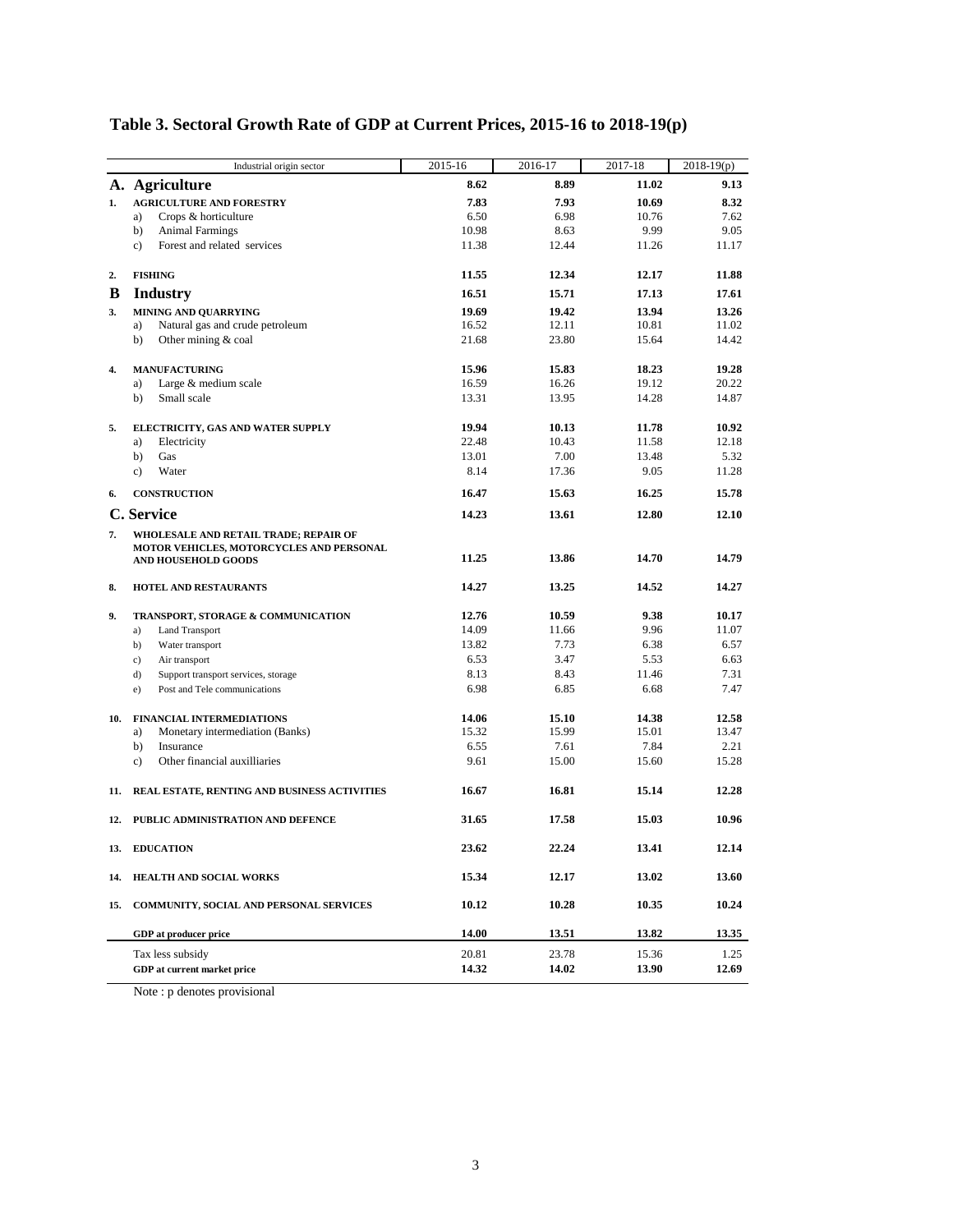|  | Table 4. Gross Domestic Product of Bangladesh at Constant Prices, 2015-16 to 2018-19(p) |  |  |  |  |  |
|--|-----------------------------------------------------------------------------------------|--|--|--|--|--|
|  |                                                                                         |  |  |  |  |  |

|         | Industrial origin sector                                           | 2015-16              | 2016-17              | 2017-18              | (Million Taka)<br>$2018-19(p)$ |
|---------|--------------------------------------------------------------------|----------------------|----------------------|----------------------|--------------------------------|
|         | A. Agriculture                                                     | 1,301,786            | 1,340,511            | 1,396,616            | 1,445,659                      |
| 1.      | <b>AGRICULTURE AND FORESTRY</b>                                    | 992,281              | 1,011,725            | 1,046,880            | 1,073,917                      |
|         | Crops & horticulture<br>a)                                         | 708,139              | 714,908              | 736,780              | 749,693                        |
|         | b)<br><b>Animal Farmings</b>                                       | 141,027              | 145,689              | 150,646              | 155,873                        |
|         | Forest and related services<br>$\mathbf{c}$ )                      | 143,115              | 151,128              | 159,453              | 168,351                        |
|         |                                                                    |                      |                      |                      |                                |
| 2.<br>B | <b>FISHING</b>                                                     | 309,504<br>2,675,137 | 328,786<br>2,948,659 | 349,736<br>3,304,284 | 371,742<br>3,734,347           |
|         | <b>Industry</b>                                                    |                      |                      |                      |                                |
| 3.      | <b>MINING AND QUARRYING</b>                                        | 149,966              | 163,302<br>88,727    | 174,737<br>90,723    | 187,658<br>93,545              |
|         | Natural gas and crude petroleum<br>a)<br>Other mining & coal<br>b) | 88,429               |                      | 84,014               | 94,113                         |
|         |                                                                    | 61,537               | 74,575               |                      |                                |
| 4.      | <b>MANUFACTURING</b>                                               | 1,782,228            | 1,977,653            | 2,242,701            | 2,573,030                      |
|         | Large & medium scale<br>a)                                         | 1,473,134            | 1,638,195            | 1,871,837            | 2,164,112                      |
|         | Small scale<br>b)                                                  | 309,094              | 339,458              | 370,864              | 408,919                        |
| 5.      | ELECTRICITY, GAS AND WATER SUPPLY                                  | 127,422              | 138,196              | 150,892              | 166,844                        |
|         | Electricity<br>a)                                                  | 107,268              | 117,154              | 129,091              | 144,032                        |
|         | b)<br>Gas                                                          | 12,459               | 12,494               | 12,769               | 13,133                         |
|         | Water<br>c)                                                        | 7,694                | 8,547                | 9,031                | 9,679                          |
| 6.      | <b>CONSTRUCTION</b>                                                | 615,521              | 669,508              | 735,954              | 806,814                        |
|         | C. Service                                                         | 4,505,812            | 4,807,284            | 5,114,389            | 5,447,017                      |
| 7.      | WHOLESALE AND RETAIL TRADE; REPAIR OF                              |                      |                      |                      |                                |
|         | MOTOR VEHICLES, MOTORCYCLES AND PERSONAL                           |                      |                      |                      |                                |
|         | AND HOUSEHOLD GOODS                                                | 1,186,654            | 1,274,166            | 1,369,139            | 1,474,618                      |
| 8.      | <b>HOTEL AND RESTAURANTS</b>                                       | 63,657               | 68,198               | 73,159               | 78,598                         |
| 9.      | TRANSPORT, STORAGE & COMMUNICATION                                 | 959,718              | 1,024,633            | 1,092,084            | 1,167,187                      |
|         | <b>Land Transport</b><br>a)                                        | 609,181              | 652,219              | 696,027              | 744,257                        |
|         | b)<br>Water transport                                              | 64,624               | 67,273               | 69,627               | 72,219                         |
|         | c)<br>Air transport                                                | 9,926                | 10,203               | 10,482               | 11,115                         |
|         | d)<br>Support transport services, storage                          | 53,653               | 57,089               | 62,557               | 67,060                         |
|         | Post and Tele communications<br>e)                                 | 222,333              | 237,849              | 253,391              | 272,537                        |
| 10.     | <b>FINANCIAL INTERMEDIATIONS</b>                                   | 287,873              | 314,127              | 338,934              | 367,119                        |
|         | Monetary intermediation (Banks)<br>a)                              | 244,596              | 268,944              | 291,839              | 319,341                        |
|         | b)<br>Insurance                                                    | 28,758               | 29,348               | 29,827               | 29,080                         |
|         | Other financial auxilliaries<br>$\mathbf{c}$ )                     | 14,519               | 15,834               | 17,268               | 18,699                         |
| 11.     | REAL ESTATE, RENTING AND BUSINESS ACTIVITIES                       | 562,968              | 589,973              | 619,357              | 651,277                        |
| 12.     | PUBLIC ADMINISTRATION AND DEFENCE                                  | 307,962              | 336,152              | 364,628              | 388,139                        |
|         |                                                                    |                      |                      |                      |                                |
| 13.     | <b>EDUCATION</b>                                                   | 202,480              | 225,465              | 241,270              | 256,955                        |
| 14.     | HEALTH AND SOCIAL WORKS                                            | 156,124              | 168,040              | 179,841              | 196,303                        |
| 15.     | COMMUNITY, SOCIAL AND PERSONAL SERVICES                            | 778,376              | 806,529              | 835,977              | 866,820                        |
|         | Total GVA at constant basic price                                  | 8,482,734            | 9,096,454            | 9,815,289            | 10,627,022                     |
|         | <b>Growth rate</b>                                                 | 7.17                 | 7.23                 | 7.90                 | 8.27                           |
|         | Tax less subsidy                                                   | 352,655              | 382,521              | 409,087              | 428,115                        |
|         | GDP at constant market price                                       | 8,835,389            | 9,478,975            | 10,224,375           | 11,055,137                     |
|         | <b>Growth rate</b>                                                 | 7.11                 | 7.28                 | 7.86                 | 8.13                           |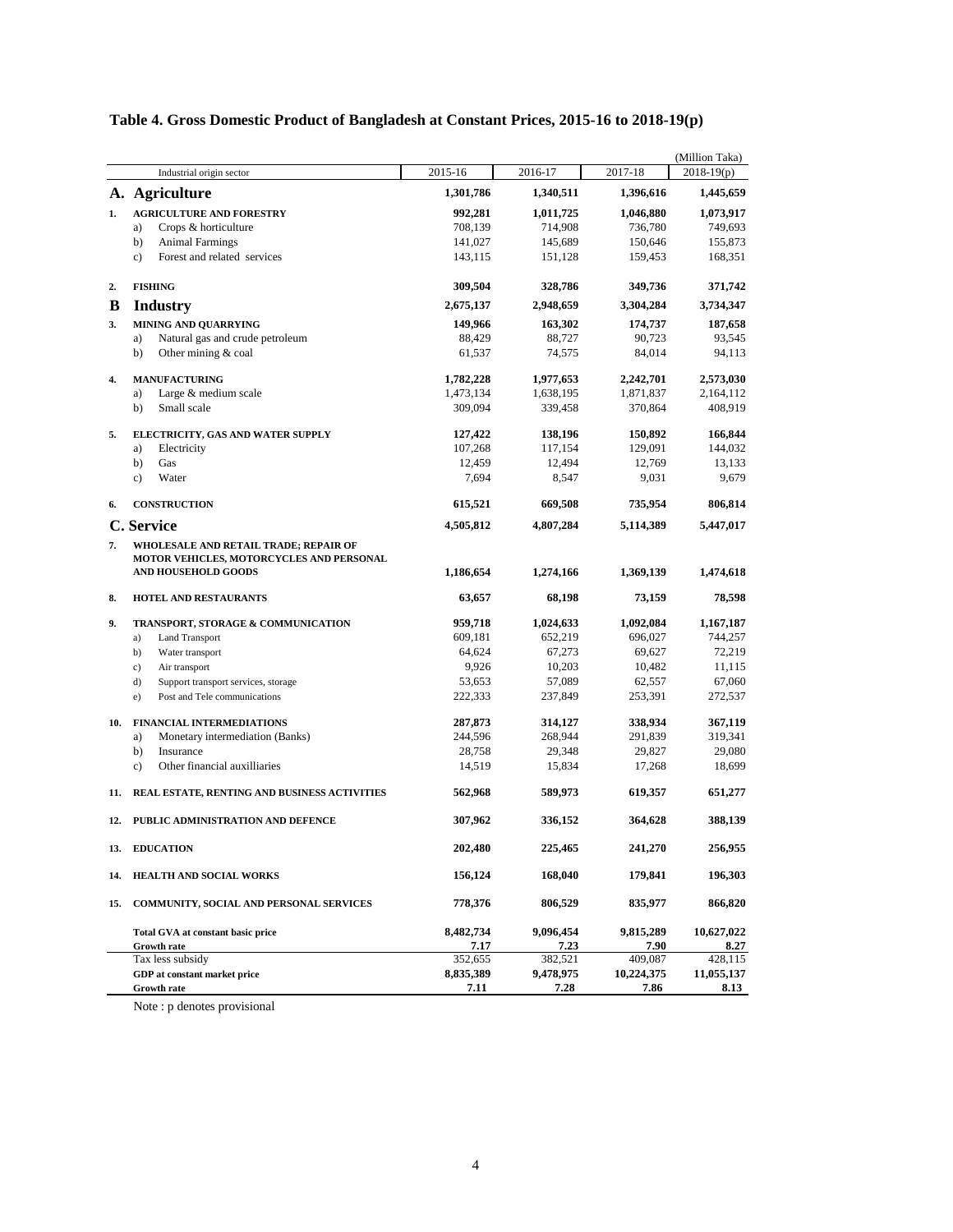|     | Industrial origin sector                                               | 2015-16      | 2016-17      | 2017-18      | $2018-19(p)$ |
|-----|------------------------------------------------------------------------|--------------|--------------|--------------|--------------|
|     | A. Agriculture                                                         | 15.35        | 14.74        | 14.23        | 13.60        |
| 1.  | <b>AGRICULTURE AND FORESTRY</b>                                        | 11.70        | 11.12        | 10.67        | 10.11        |
|     | Crops & horticulture<br>a)                                             | 8.35         | 7.86         | 7.51         | 7.05         |
|     | b)<br><b>Animal Farmings</b>                                           | 1.66         | 1.60         | 1.53         | 1.47         |
|     | Forest and related services<br>c)                                      | 1.69         | 1.66         | 1.62         | 1.58         |
| 2.  | <b>FISHING</b>                                                         | 3.65         | 3.61         | 3.56         | 3.50         |
| B   | <b>Industry</b>                                                        | 31.54        | 32.42        | 33.66        | 35.14        |
| 3.  | MINING AND QUARRYING                                                   | 1.77         | 1.80         | 1.78         | 1.77         |
|     | Natural gas and crude petroleum<br>a)                                  | 1.04         | 0.98         | 0.92         | 0.88         |
|     | b)<br>Other mining & coal                                              | 0.73         | 0.82         | 0.86         | 0.89         |
| 4.  | <b>MANUFACTURING</b>                                                   | 21.01        | 21.74        | 22.85        | 24.21        |
|     | Large & medium scale<br>a)                                             | 17.37        | 18.01        | 19.07        | 20.36        |
|     | b)<br>Small scale                                                      | 3.64         | 3.73         | 3.78         | 3.85         |
| 5.  | ELECTRICITY, GAS AND WATER SUPPLY                                      | 1.50         | 1.52         | 1.54         | 1.57         |
|     | Electricity<br>a)                                                      | 1.26         | 1.29         | 1.32         | 1.36         |
|     | b)<br>Gas                                                              | 0.15         | 0.14         | 0.13         | 0.12         |
|     | Water<br>c)                                                            | 0.09         | 0.09         | 0.09         | 0.09         |
| 6.  | <b>CONSTRUCTION</b>                                                    | 7.26         | 7.36         | 7.50         | 7.59         |
|     | C. Service                                                             | 53.12        | 52.85        | 52.11        | 51.26        |
| 7.  | WHOLESALE AND RETAIL TRADE; REPAIR OF                                  |              |              |              |              |
|     | MOTOR VEHICLES, MOTORCYCLES AND PERSONAL<br><b>AND HOUSEHOLD GOODS</b> | 13.99        | 14.01        | 13.95        | 13.88        |
|     |                                                                        |              |              |              |              |
| 8.  | <b>HOTEL AND RESTAURANTS</b>                                           | 0.75         | 0.75         | 0.75         | 0.74         |
| 9.  | TRANSPORT, STORAGE & COMMUNICATION                                     | 11.31        | 11.26        | 11.13        | 10.98        |
|     | a)<br><b>Land Transport</b>                                            | 7.18         | 7.17         | 7.09         | 7.00         |
|     | b)<br>Water transport                                                  | 0.76         | 0.74         | 0.71         | 0.68         |
|     | c)<br>Air transport                                                    | 0.12         | 0.11         | 0.11         | 0.10         |
|     | d)<br>Support transport services, storage                              | 0.63<br>2.62 | 0.63<br>2.61 | 0.64<br>2.58 | 0.63<br>2.56 |
|     | Post and Tele communications<br>e)                                     |              |              |              |              |
| 10. | <b>FINANCIAL INTERMEDIATIONS</b>                                       | 3.39         | 3.45         | 3.45         | 3.45         |
|     | Monetary intermediation (Banks)<br>a)                                  | 2.88         | 2.96         | 2.97         | 3.00         |
|     | b)<br>Insurance                                                        | 0.34         | 0.32         | 0.30         | 0.27         |
|     | Other financial auxilliaries<br>c)                                     | 0.17         | 0.17         | 0.18         | 0.18         |
| 11. | REAL ESTATE, RENTING AND BUSINESS ACTIVITIES                           | 6.64         | 6.49         | 6.31         | 6.13         |
| 12. | PUBLIC ADMINISTRATION AND DEFENCE                                      | 3.63         | 3.70         | 3.71         | 3.65         |
| 13. | <b>EDUCATION</b>                                                       | 2.39         | 2.48         | 2.46         | 2.42         |
| 14. | HEALTH AND SOCIAL WORKS                                                | 1.84         | 1.85         | 1.83         | 1.85         |
| 15. | COMMUNITY, SOCIAL AND PERSONAL SERVICES                                | 9.18         | 8.87         | 8.52         | 8.16         |
|     | <b>Total GVA at constant basic price</b>                               | 100.00       | 100.00       | 100.00       | 100.00       |

# **Table 5. Sectoral Share of GDP at Constant Prices, 2015-16 to 2018-19(p)**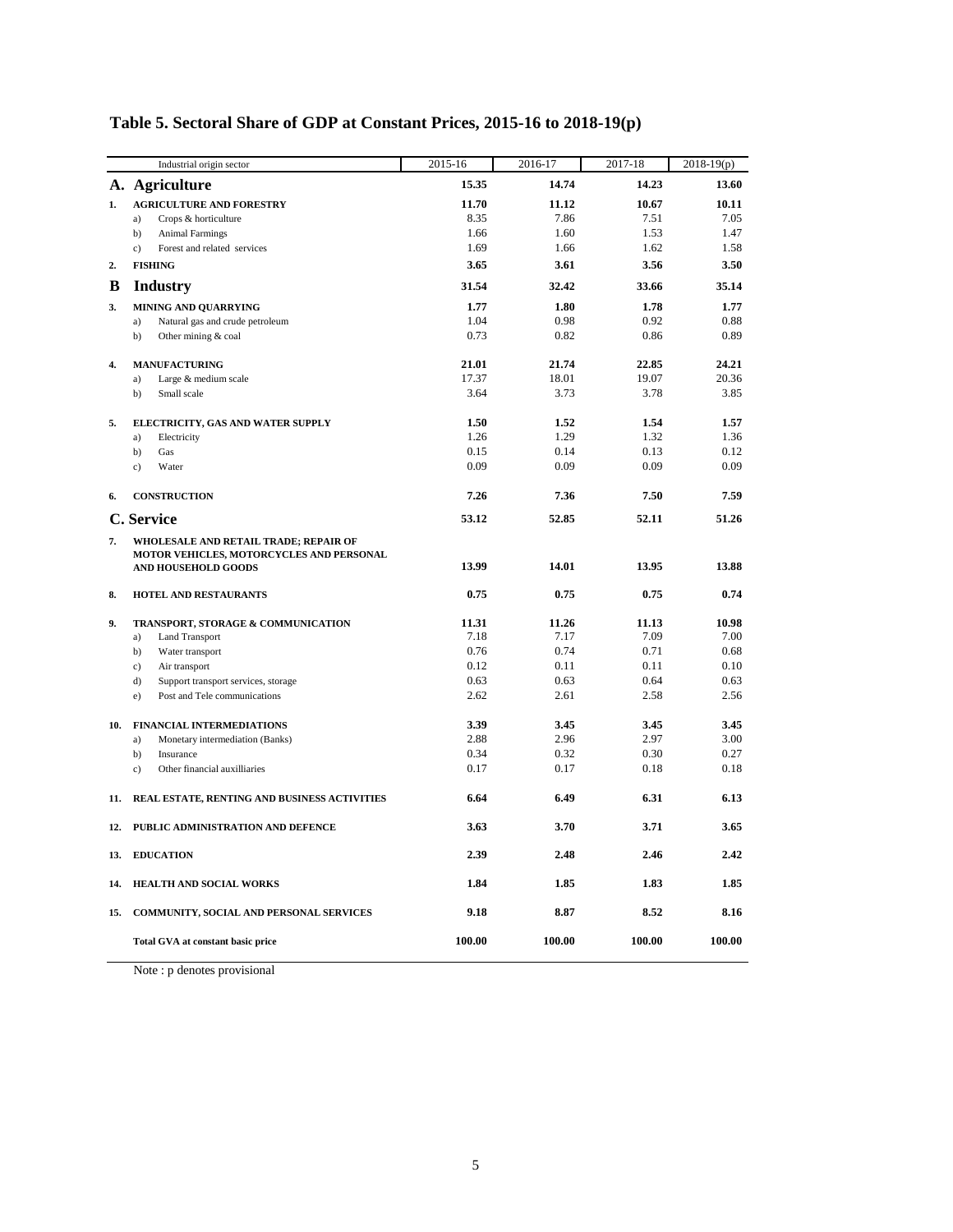|     | Industrial origin sector                     | 2015-16 | 2016-17 | 2017-18 | $2018-19(p)$ |
|-----|----------------------------------------------|---------|---------|---------|--------------|
|     | A. Agriculture                               | 2.79    | 2.97    | 4.19    | 3.51         |
| 1.  | <b>AGRICULTURE AND FORESTRY</b>              | 1.79    | 1.96    | 3.47    | 2.58         |
|     | Crops & horticulture<br>a)                   | 0.88    | 0.96    | 3.06    | 1.75         |
|     | b)<br><b>Animal Farmings</b>                 | 3.19    | 3.31    | 3.40    | 3.47         |
|     | $\mathbf{c})$<br>Forest and related services | 5.12    | 5.60    | 5.51    | 5.58         |
| 2.  | <b>FISHING</b>                               | 6.11    | 6.23    | 6.37    | 6.29         |
| B   | <b>Industry</b>                              | 11.09   | 10.22   | 12.06   | 13.02        |
| 3.  | <b>MINING AND QUARRYING</b>                  | 12.84   | 8.89    | 7.00    | 7.39         |
|     | Natural gas and crude petroleum<br>a)        | 11.77   | 0.34    | 2.25    | 3.11         |
|     | b)<br>Other mining & coal                    | 14.42   | 21.19   | 12.66   | 12.02        |
| 4.  | <b>MANUFACTURING</b>                         | 11.69   | 10.97   | 13.40   | 14.73        |
|     | Large & medium scale<br>a)                   | 12.26   | 11.20   | 14.26   | 15.61        |
|     | b)<br>Small scale                            | 9.06    | 9.82    | 9.25    | 10.26        |
| 5.  | ELECTRICITY, GAS AND WATER SUPPLY            | 13.33   | 8.46    | 9.19    | 10.57        |
|     | Electricity<br>a)                            | 14.20   | 9.22    | 10.19   | 11.57        |
|     | b)<br>Gas                                    | 9.91    | 0.28    | 2.20    | 2.85         |
|     | $\mathbf{c}$ )<br>Water                      | 7.40    | 11.09   | 5.66    | 7.17         |
| 6.  | <b>CONSTRUCTION</b>                          | 8.56    | 8.77    | 9.92    | 9.63         |
|     | C. Service                                   | 6.25    | 6.69    | 6.39    | 6.50         |
| 7.  | WHOLESALE AND RETAIL TRADE; REPAIR OF        |         |         |         |              |
|     | MOTOR VEHICLES, MOTORCYCLES AND PERSONAL     |         |         |         |              |
|     | AND HOUSEHOLD GOODS                          | 6.50    | 7.37    | 7.45    | 7.70         |
| 8.  | <b>HOTEL AND RESTAURANTS</b>                 | 6.98    | 7.13    | 7.28    | 7.43         |
| 9.  | TRANSPORT, STORAGE & COMMUNICATION           | 6.08    | 6.76    | 6.58    | 6.88         |
|     | <b>Land Transport</b><br>a)                  | 6.28    | 7.06    | 6.72    | 6.93         |
|     | b)<br>Water transport                        | 3.20    | 4.10    | 3.50    | 3.72         |
|     | c)<br>Air transport                          | 1.48    | 2.79    | 2.74    | 6.04         |
|     | d)<br>Support transport services, storage    | 5.19    | 6.40    | 9.58    | 7.20         |
|     | Post and Tele communications<br>e)           | 6.81    | 6.98    | 6.53    | 7.56         |
| 10. | <b>FINANCIAL INTERMEDIATIONS</b>             | 7.74    | 9.12    | 7.90    | 8.32         |
|     | Monetary intermediation (Banks)<br>a)        | 8.85    | 9.95    | 8.51    | 9.42         |
|     | b)<br>Insurance                              | 0.54    | 2.05    | 1.63    | $-2.51$      |
|     | Other financial auxilliaries<br>c)           | 4.54    | 9.06    | 9.05    | 8.29         |
| 11. | REAL ESTATE, RENTING AND BUSINESS ACTIVITIES | 4.47    | 4.80    | 4.98    | 5.15         |
| 12. | PUBLIC ADMINISTRATION AND DEFENCE            | 11.43   | 9.15    | 8.47    | 6.45         |
| 13. | <b>EDUCATION</b>                             | 11.71   | 11.35   | 7.01    | 6.50         |
| 14. | HEALTH AND SOCIAL WORKS                      | 7.54    | 7.63    | 7.02    | 9.15         |
| 15. | COMMUNITY, SOCIAL AND PERSONAL SERVICES      | 3.30    | 3.62    | 3.65    | 3.69         |
|     | GDP at constant market price                 | 7.11    | 7.28    | 7.86    | 8.13         |

### **Table 6. Sectoral Growth Rate of GDP at Constant Prices, 2015-16 to 2018-19(p)**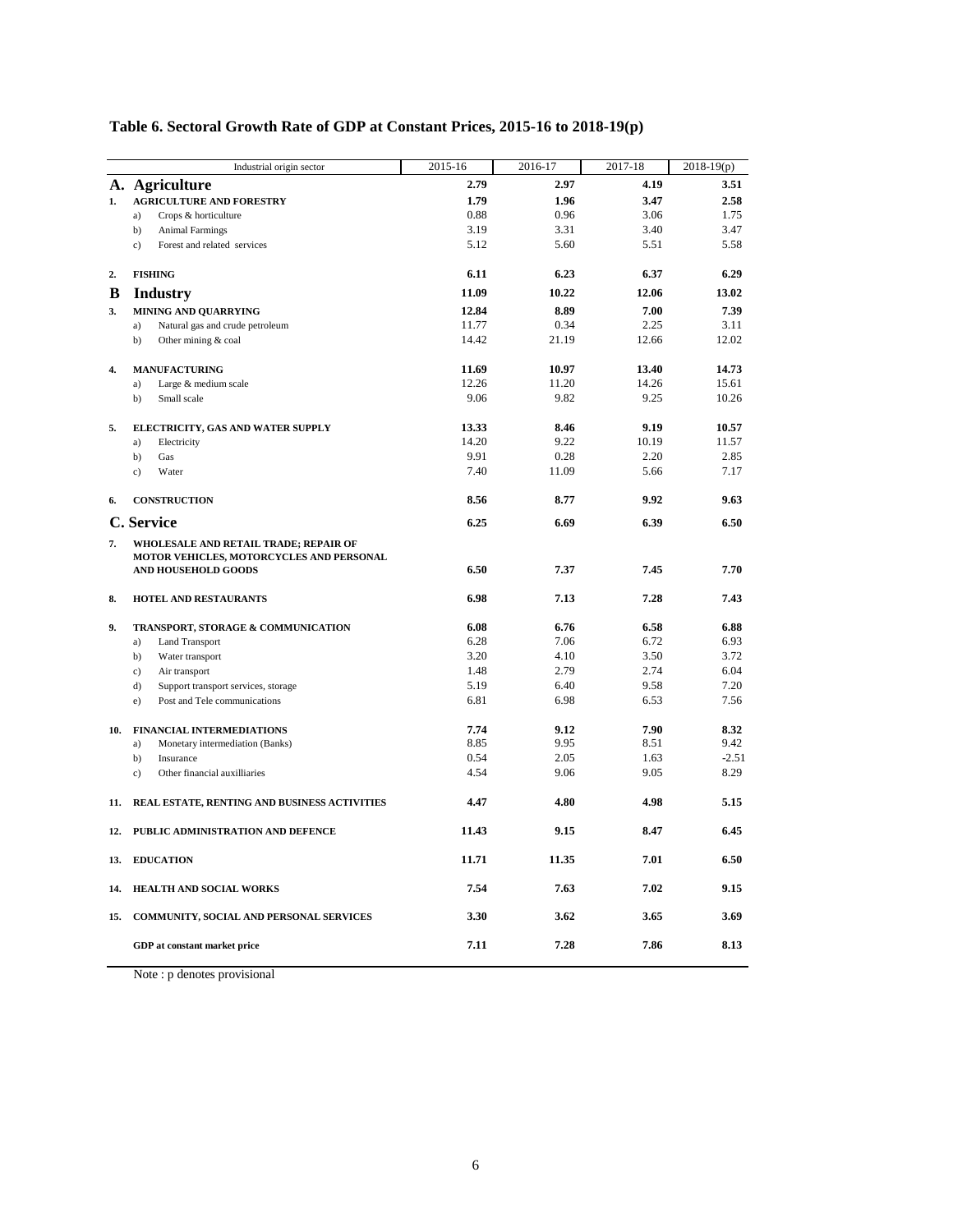|     | Industrial origin sector                         | 2015-16 | 2016-17 | 2017-18 | $2018-19(p)$ |
|-----|--------------------------------------------------|---------|---------|---------|--------------|
|     | A. Agriculture                                   |         |         |         |              |
| 1.  | <b>AGRICULTURE AND FORESTRY</b>                  | 191.79  | 203.02  | 217.17  | 229.32       |
|     | a)<br>Crops & horticulture                       | 189.68  | 201.01  | 216.04  | 228.50       |
|     | b)<br><b>Animal Farmings</b>                     | 235.17  | 247.28  | 263.03  | 277.23       |
|     | Forest and related services<br>c)                | 159.50  | 169.84  | 179.09  | 188.57       |
| 2.  | <b>FISHING</b>                                   | 171.49  | 181.35  | 191.24  | 201.29       |
| B   | <b>Industry</b>                                  |         |         |         |              |
| 3.  | MINING AND QUARRYING                             | 190.56  | 208.98  | 222.53  | 234.67       |
|     | Natural gas and crude petroleum<br>a)            | 121.07  | 135.27  | 146.60  | 157.84       |
|     | b)<br>Other mining & coal                        | 290.42  | 296.67  | 304.52  | 311.04       |
| 4.  | <b>MANUFACTURING</b>                             | 165.59  | 172.85  | 180.20  | 187.35       |
|     | Large & medium scale<br>a)                       | 163.03  | 170.44  | 177.68  | 184.77       |
|     | b)<br>Small scale                                | 177.77  | 184.45  | 192.93  | 200.99       |
| 5.  | ELECTRICITY, GAS AND WATER SUPPLY                | 187.01  | 189.90  | 194.42  | 195.04       |
|     | Electricity<br>a)                                | 171.97  | 173.87  | 176.06  | 177.03       |
|     | b)<br>Gas                                        | 343.46  | 366.46  | 406.91  | 416.69       |
|     | Water<br>c)                                      | 143.39  | 151.49  | 156.34  | 162.33       |
| 6.  | <b>CONSTRUCTION</b>                              | 205.28  | 218.23  | 230.80  | 243.74       |
|     | C. Service                                       |         |         |         |              |
| 7.  | WHOLESALE AND RETAIL TRADE; REPAIR OF            |         |         |         |              |
|     | MOTOR VEHICLES, MOTORCYCLES AND PERSONAL         | 180.56  | 191.46  | 204.38  | 217.82       |
|     | <b>AND HOUSEHOLD GOODS</b>                       |         |         |         |              |
| 8.  | HOTEL AND RESTAURANTS                            | 267.97  | 283.27  | 302.39  | 321.64       |
| 9.  | TRANSPORT, STORAGE & COMMUNICATION               | 176.27  | 182.58  | 187.38  | 193.15       |
|     | a)<br><b>Land Transport</b>                      | 209.95  | 218.96  | 225.62  | 234.36       |
|     | b)<br>Water transport                            | 157.94  | 163.45  | 168.01  | 172.61       |
|     | Air transport<br>c)                              | 136.17  | 137.07  | 140.80  | 141.59       |
|     | d)<br>Support transport services, storage        | 149.68  | 152.52  | 155.15  | 155.31       |
|     | Post and Tele communications<br>e)               | 97.52   | 97.40   | 97.53   | 97.45        |
| 10. | <b>FINANCIAL INTERMEDIATIONS</b>                 | 220.94  | 233.04  | 247.03  | 256.77       |
|     | a)<br>Monetary intermediation (Banks)            | 219.91  | 231.98  | 245.87  | 254.96       |
|     | b)<br>Insurance                                  | 219.99  | 231.97  | 246.13  | 258.05       |
|     | Other financial auxilliaries<br>c)               | 240.04  | 253.10  | 268.30  | 285.64       |
|     | 11. REAL ESTATE, RENTING AND BUSINESS ACTIVITIES | 219.80  | 244.99  | 268.70  | 286.90       |
|     | 12. PUBLIC ADMINISTRATION AND DEFENCE            | 216.62  | 233.35  | 247.45  | 257.95       |
|     | 13. EDUCATION                                    | 229.71  | 252.17  | 267.24  | 281.40       |
| 14. | HEALTH AND SOCIAL WORKS                          | 222.63  | 232.01  | 245.02  | 254.99       |
|     | 15. COMMUNITY, SOCIAL AND PERSONAL SERVICES      | 249.56  | 265.60  | 282.76  | 300.63       |
|     | <b>GDP</b> Deflator                              | 196.13  | 208.44  | 220.11  | 229.41       |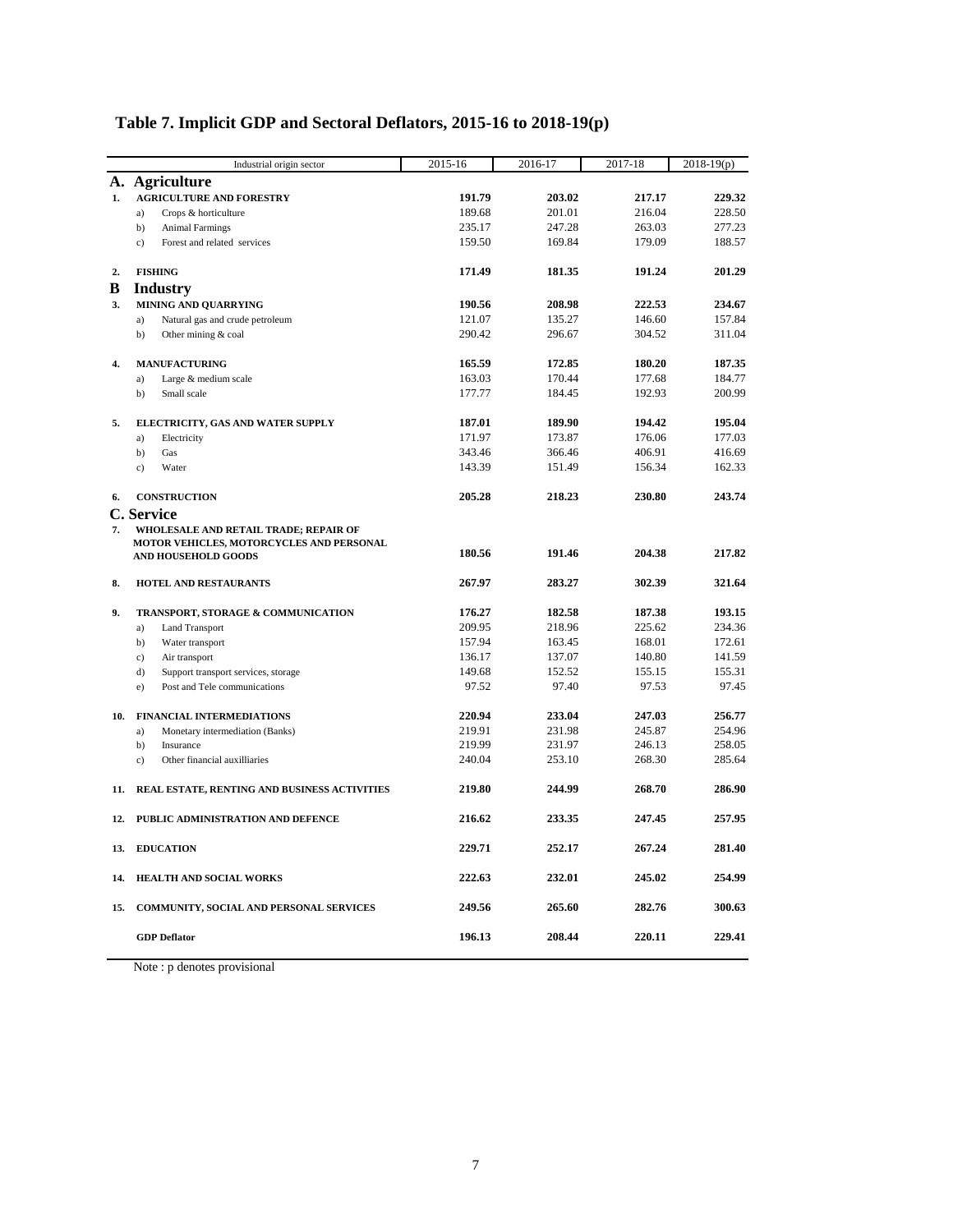|                |                 | 2015-16    | 2016-17    | 2017-18    | $2018-19(p)$ |
|----------------|-----------------|------------|------------|------------|--------------|
|                |                 |            |            |            |              |
| <b>GDP</b>     | (Mill.Tk.)      | 17,328,637 | 19,758,154 | 22,504,793 | 25,361,770   |
| <b>GNI</b>     | (Mill.Tk.)      | 18,326,749 | 20,607,164 | 23,531,077 | 26,497,865   |
| Population     | (Mill.No.)      | 159.89     | 161.75     | 163.65     | 165.55       |
| Per capita GDP | (In Tk.)        | 108,378    | 122,152    | 137,518    | 153,197      |
| Per capita GNI | (In Tk.)        | 114,621    | 127,401    | 143,789    | 160,060      |
| Exchange rate  | (Taka per US\$) | 78.27      | 79.12      | 82.10      | 83.86        |
| Per capita GDP | $(In US \)$     | 1,385      | 1.544      | 1.675      | 1,827        |
| Per capita GNI | (In US \$)      | 1,465      | 1,610      | 1,751      | 1,909        |

**Table 8. Per capita GDP and GNI at Current Prices, 2015-16 to 2018-19(p)**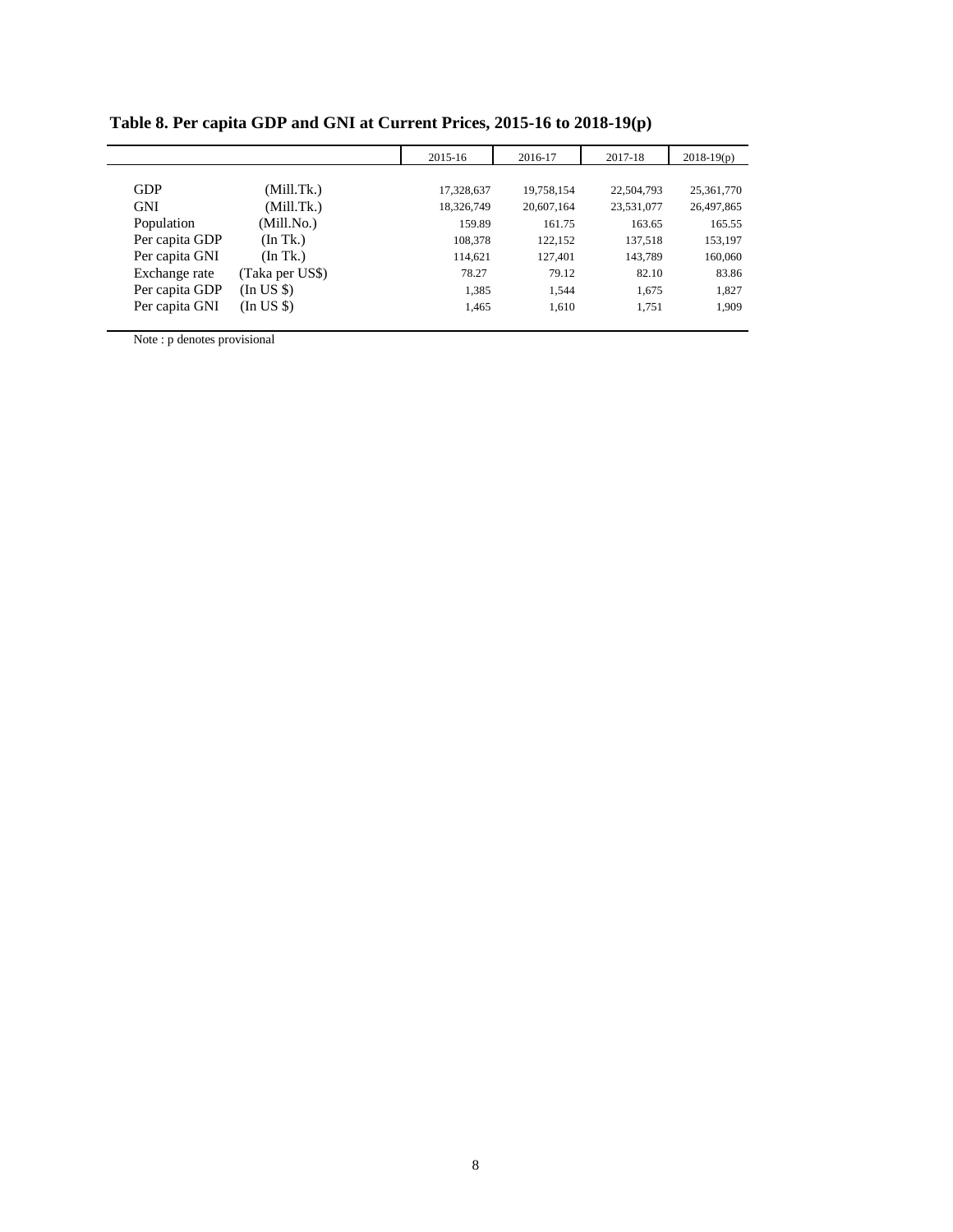|                                                  |              |              |              | (Million Taka) |
|--------------------------------------------------|--------------|--------------|--------------|----------------|
|                                                  | 2015-16      | 2016-17      | 2017-18      | $2018-19(p)$   |
| Domestic demand $(1)+(2)$                        | 18, 138, 721 | 20,781,861   | 24,395,224   | 27,299,176     |
| Consumption (1)                                  | 13,000,335   | 14,753,559   | 17,365,869   | 19,293,841     |
| Private                                          | 11,979,247   | 13,568,893   | 15,935,308   | 17,696,159     |
| General Govt.                                    | 1,021,088    | 1,184,667    | 1,430,561    | 1,597,682      |
| Investment (2)                                   | 5,138,386    | 6,028,302    | 7,029,355    | 8,005,334      |
| Private                                          | 3,983,470    | 4,563,583    | 5,235,183    | 5,934,143      |
| Public                                           | 1,154,916    | 1,464,719    | 1,794,172    | 2,071,192      |
| Resource balance (3)-(4)                         | $-806,625$   | $-1,033,704$ | $-1,945,084$ | $-1,794,852$   |
| Exports (3)                                      | 2,885,169    | 2,970,857    | 3,330,925    | 4,034,083      |
| Imports (4)                                      | 3,691,794    | 4,004,561    | 5,276,009    | 5,828,935      |
| Gross Domestic Exp. at m.p.                      | 17,332,096   | 19,748,157   | 22,450,140   | 25,504,324     |
| Gross Domestic Product at m.p.(5)                | 17,328,637   | 19,758,154   | 22,504,793   | 25,361,770     |
| Statistical Discrepancy (6)                      | $-3,459$     | 9,997        | 54,653       | $-142,554$     |
| Net factor income from abroad (7)                | 998,112      | 849,010      | 1,026,283    | 1,136,096      |
| Gross National Income at m.p. $(8)=(5)+(7)$      | 18,326,749   | 20,607,164   | 23,531,076   | 26,497,866     |
| Net current transfers from abroad (9)            | 5,828        | 3,530        | 4,950        | 1,795          |
| Gross Disposible National Income $(10)= (8)+(9)$ | 18,332,577   | 20,610,694   | 23,536,026   | 26,499,661     |
| Gross Domestic saving $(11)= (5)-(1)$            | 4,328,302    | 5,004,595    | 5,138,924    | 6,067,929      |
| Gross National saving $(12)=(10)-(1)$            | 5,332,242    | 5,857,135    | 6,170,157    | 7,205,819      |
| Current Account Balance $(13)=(12)-(2)-(6)$      | 197,315      | $-181,164$   | $-913,851$   | $-656,961$     |
| Memo items: (% of GDP)                           |              |              |              |                |
| Comsumption                                      | 75.02        | 74.67        | 77.17        | 76.07          |
| Private                                          | 69.13        | 68.67        | 70.81        | 69.77          |
| General Govt.                                    | 5.89         | 6.00         | 6.36         | 6.30           |
| Investment                                       | 29.65        | 30.51        | 31.23        | 31.56          |
| Private                                          | 22.99        | 23.10        | 23.26        | 23.40          |
| Public                                           | 6.66         | 7.41         | 7.97         | 8.17           |
| Exports of goods & services                      | 16.65        | 15.04        | 14.80        | 15.91          |
| Imports of goods & services                      | 21.30        | 20.27        | 23.44        | 22.98          |
| Gross Domestic saving                            | 24.98        | 25.33        | 22.83        | 23.93          |
| <b>Gross National saving</b>                     | 30.77        | 29.64        | 27.42        | 28.41          |

**Table 9: Gross Domestic Product by Expenditure Categories at Current Prices, 2015-16 to 2018-19(p)**